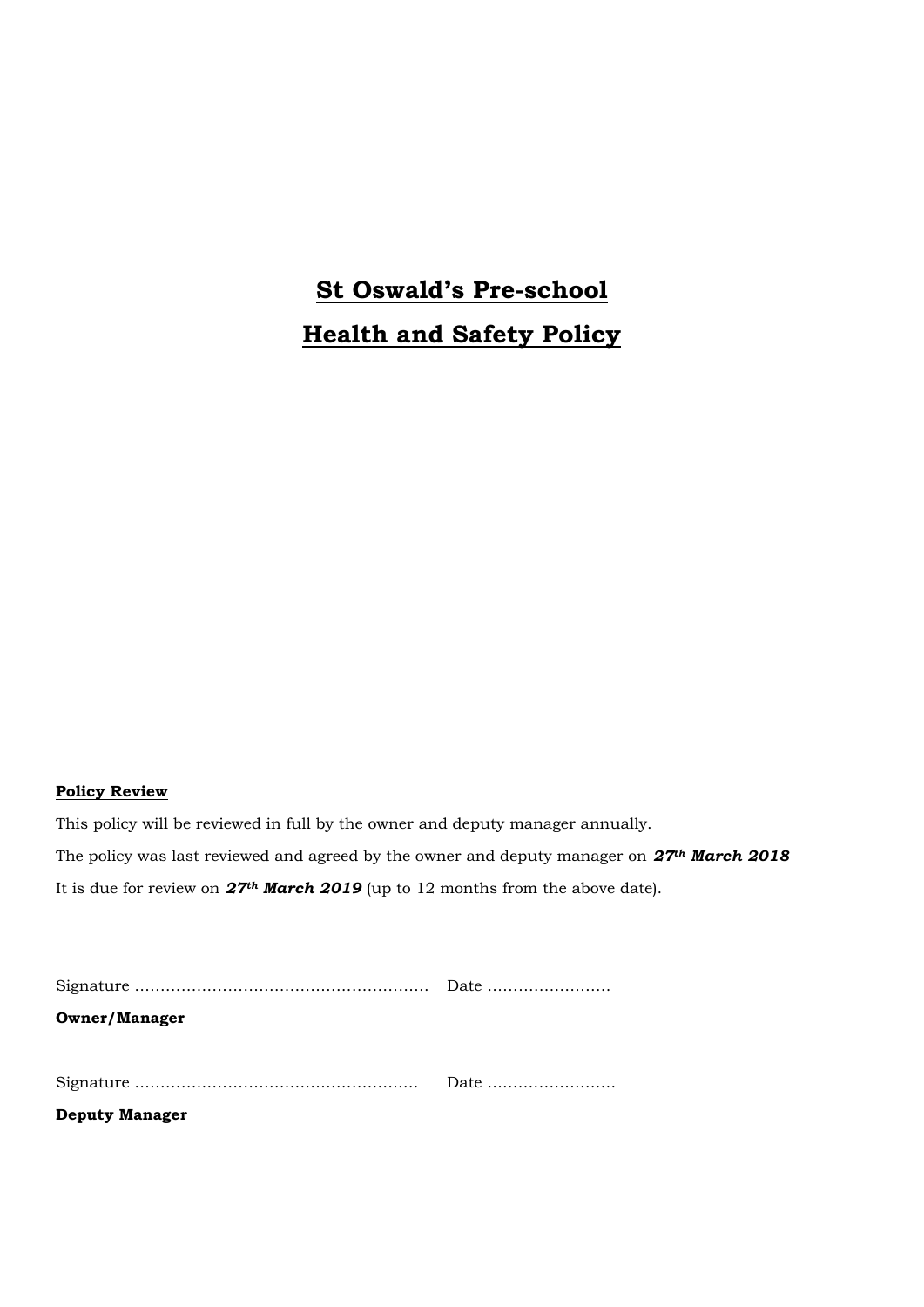#### **Statement of Intent**

Our pre-school believes that the Health and Safety of children is of paramount importance. We ensure our pre-school is a safe and healthy place for children, parents, staff and volunteers.

#### **Aim**

We aim to make children, parents and staff aware of Health and Safety issues and to minimise the hazards and risks to enable the children to thrive in a healthy and safe environment.

#### **Methods**

All members of staff undertake Health and Safety training during their induction period. The lead member of staff responsible for day to day Health and Safety issues is Rachel Browning. She is fully competent to carry out these responsibilities. She has undertaken Health and Safety training and regularly updates her knowledge and understanding.

#### Risk Assessment

Our risk assessment process includes:

- Checking for hazards and risks indoors and outside, and in our activities and procedures. Our assessment covers adults and children.
- Deciding which areas need attention.
- Developing an action plan that specifies the action required, the timescales for action, the person responsible for the action and any funding required.

We maintain lists of Health and Safety issues, which are checked:

- Daily before the session begins.
- Termly when a full risk assessment is carried out.
- Annually this is carried out by the owners of the hall we are using

#### Insurance Cover

We have public liability insurance and employers' liability insurance.

The certificate for public liability insurance is displayed on our notice board in the hall.

#### Awareness Raising

- Our induction training for staff and volunteers includes a clear explanation of Health and Safety issues so that all adults are able to adhere to our policy and understand their shared responsibility for Health and Safety. The induction training covers matters of employee well-being, including safe lifting and the storage of potentially dangerous substances.
- Records are kept of these induction training sessions and new staff and volunteers are asked to sign the records to confirm that they have taken part.
- Health and Safety issues are explained to the parents of new children so that they understand the part played by these issues in the daily life of the setting.
- As necessary, Health and Safety training is included in the annual training plans of staff, and Health and Safety is discussed regularly at staff meetings.
- Children are made aware of Health and Safety issues through discussions, planned activities and routines.
- No smoking is allowed in or near the premises when the children are present.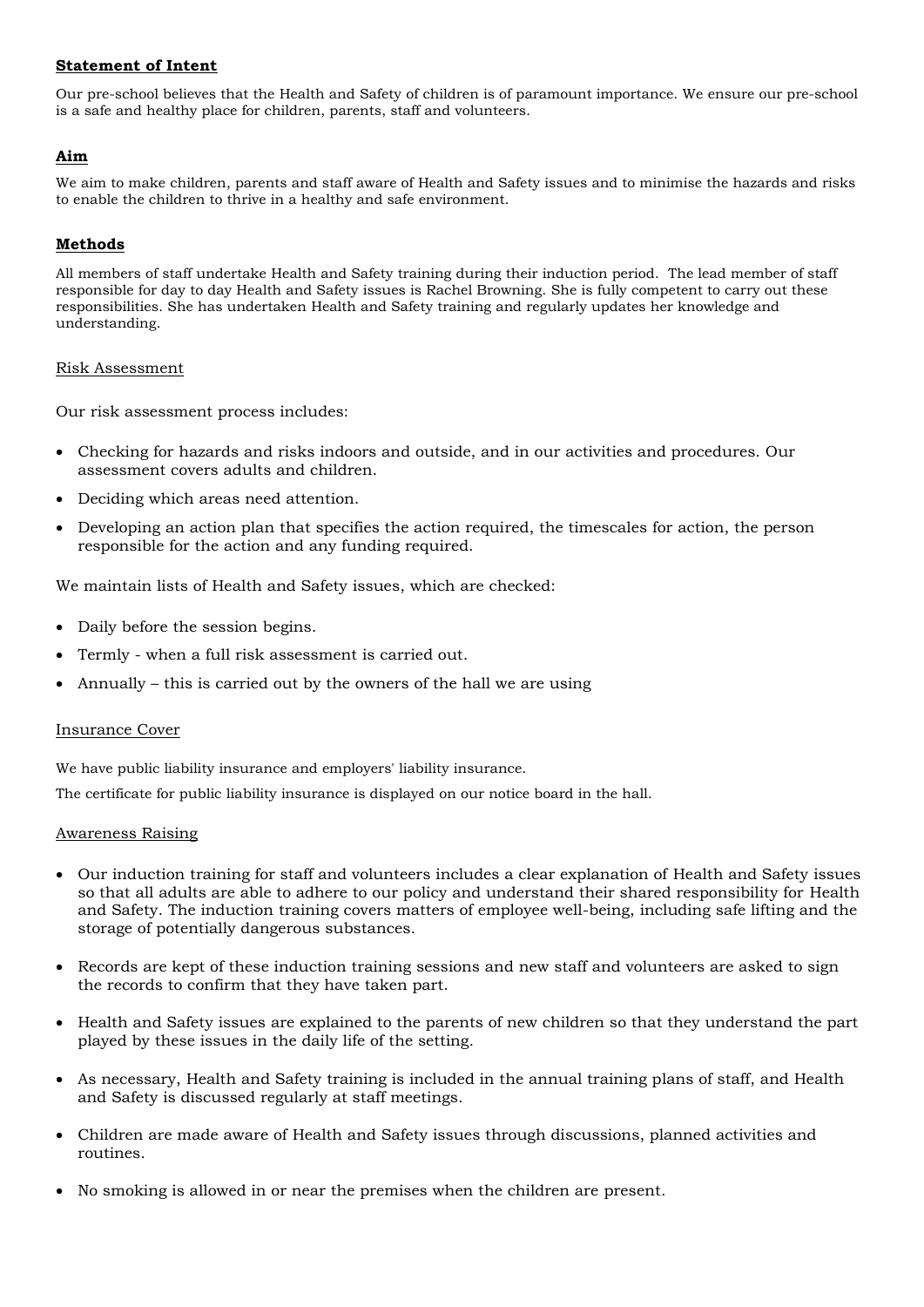# Children's Safety

- We ensure that all staff employed have been checked for criminal records by an enhanced disclosure from the Disclosure and Barring Service (DBS).
- Adults do not supervise children on their own.
- All children are supervised by adults at all times.
- Whenever children are on the premises at least two adults must be present.

# Security

- Systems are in place for the safe arrival and departure of children. The times of the children's arrivals and departures are recorded. We use a password system; the password is chosen by the parents and given to pre-school staff at the time of registration. This password will be used both by parents (when calling pre-school to inform us of a change in who will be collecting the child) and others authorised to collect a child. No child will be allowed to leave with an unauthorised adult.
- The arrival and departure times of adults, staff, volunteers and visitors are recorded.
- Our systems prevent unauthorised access to our premises.
- Our systems prevent children from leaving our premises unnoticed.
- The personal possessions of staff and volunteers are securely stored during sessions.

## Windows

- Low level windows are made from materials that prevent accidental breakage or are made safe.
- All windows are secured so that children cannot climb through them.

#### Doors

We take precautions to prevent children's fingers from being trapped in doors.

## Floors

All surfaces are checked daily to ensure they are clean and not uneven or damaged.

## Kitchen

Children do not have unsupervised access to the kitchen, where:

- All surfaces are clean and non-porous.
- There are separate facilities for hand-washing and for washing up.
- Cleaning materials and other dangerous materials are stored out of children's reach.

When children take part in cooking activities, they:

- Are supervised at all times.
- Are kept away from hot surfaces and hot water.
- Do not have unsupervised access to electrical/gas equipment.

## Electrical/Gas Equipment

- All electrical/gas equipment conforms to safety requirements and is checked regularly.
- Our boiler/electrical switchgear/meter cupboard is not accessible to the children.
- Fires, heaters, electric sockets, wires and leads are properly guarded and the children are taught not to touch them.
- There are sufficient sockets to prevent overloading.
- The temperature of hot water is controlled to prevent scalds.
- Lighting and ventilation is adequate in all areas including storage areas.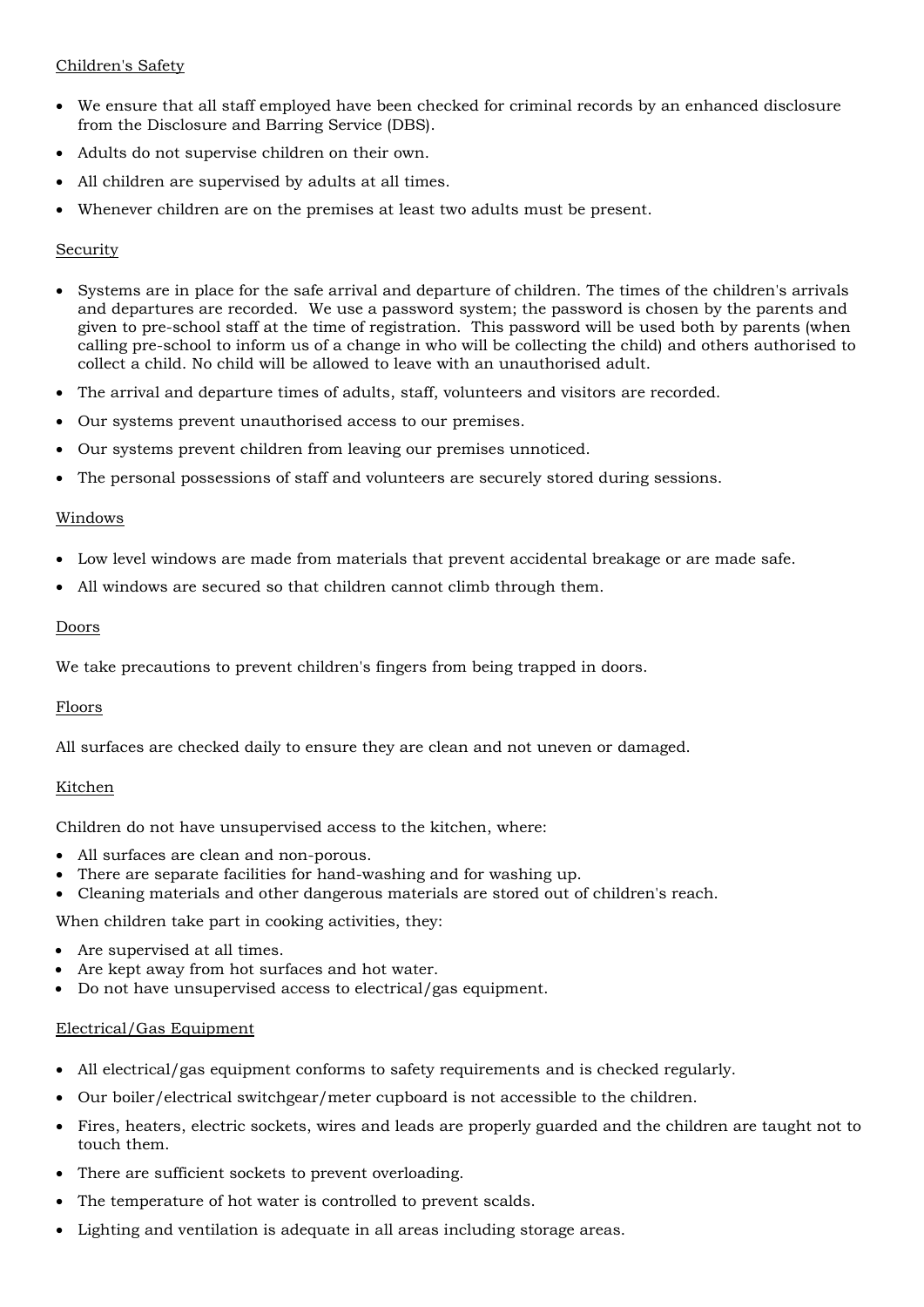## Storage

- All resources and materials which children select are stored safely.
- All equipment and resources are stored or stacked safely to prevent them accidentally falling or collapsing.

# Outdoor Area

- Our outdoor area is securely fenced.
- Our outdoor area is checked for safety and cleared of rubbish before it is used.
- Adults and children are alerted to the dangers of poisonous plants, herbicides and pesticides.
- Where water can form a pool on equipment, it is emptied before children start playing outside.
- All outdoor activities are supervised at all times.

# Hygiene

Our daily routines encourage the children to learn about personal hygiene.

We have a daily cleaning routine for the setting which includes play room(s), kitchen, rest area, toilets and nappy changing areas.

We have a schedule for cleaning resources and equipment, dressing-up clothes and furnishings.

The toilet area has a high standard of hygiene including hand washing and drying facilities and the disposal of nappies.

We implement good hygiene practices by:

- Cleaning tables between activities.
- Checking toilets regularly.
- Wearing protective clothing such as aprons and disposable gloves as appropriate.
- Providing sets of clean clothes.
- Providing tissues and wipes.
- Providing clean towels and flannels, paper towels and hand dryers.

## Activities

- Before purchase or loan, equipment and resources are checked to ensure that they are safe for the ages and stages of the children currently attending the setting.
- The layout of play equipment allows adults and children to move safely and freely between activities.
- All equipment is regularly checked for cleanliness and safety and any dangerous items are repaired or discarded.
- All materials including paint and glue are non-toxic.
- Sand is clean and suitable for children's play.
- Physical play is constantly supervised.
- Children are taught to handle and store tools safely.
- Children who are sleeping are checked regularly.
- Children learn about health, safety and personal hygiene through the activities we provide and the routines we follow.

# Food and Drink

• Staff who prepare and handle food receive appropriate training and understand - and comply with food safety and hygiene regulations.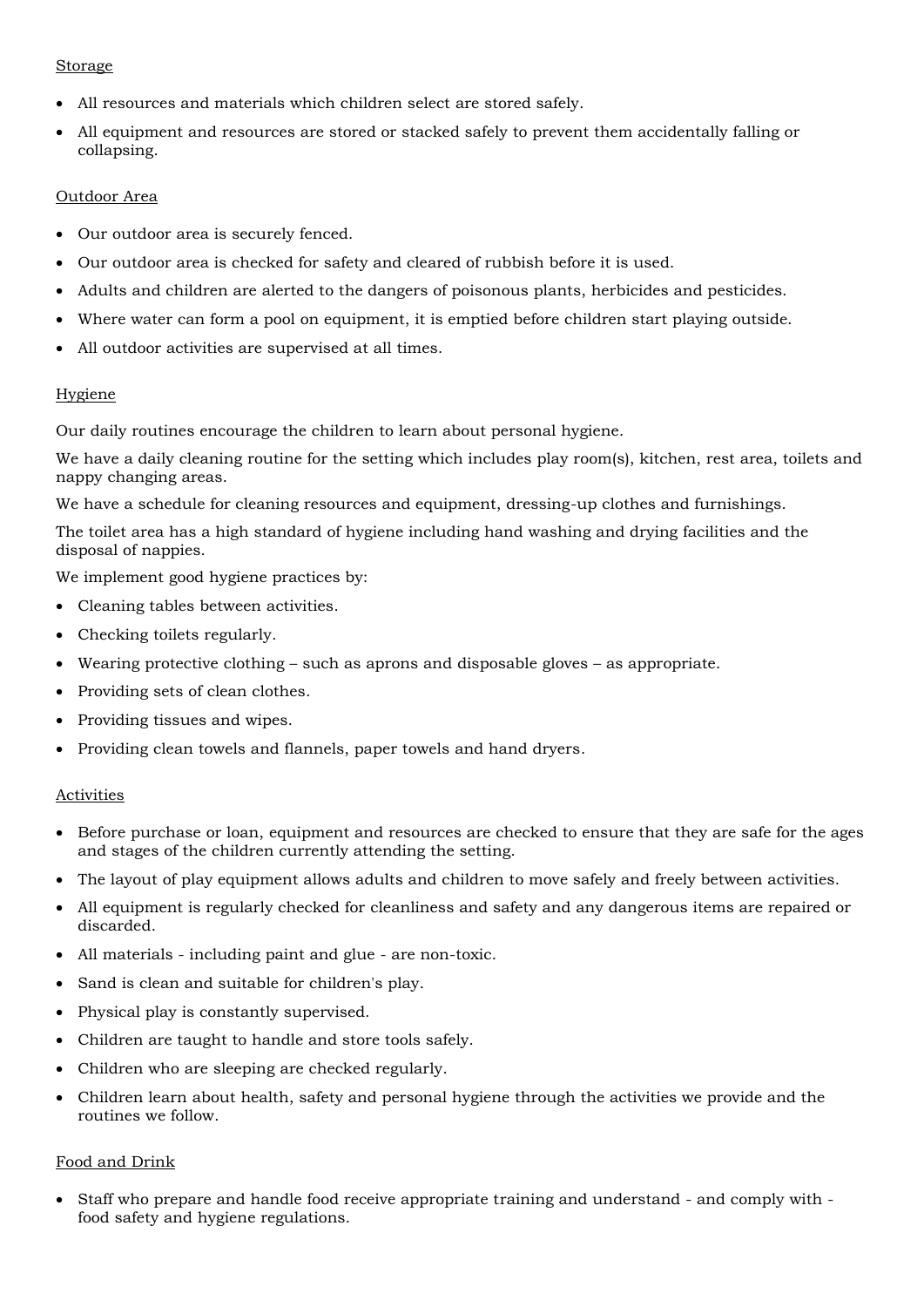- All food and drink is stored appropriately.
- Adults do not carry hot drinks through the play area(s) and do not place hot drinks within reach of children.
- Snack and meal times are appropriately supervised and children do not walk about with food and drinks.
- Fresh drinking water is available to the children at all times.
- We operate systems to ensure that children do not have access to food/drinks to which they are allergic.

# Outings and visits

We have an agreed procedure for the safe conduct of outings.

- Parents sign a general consent on registration for their children to be taken out as a part of the daily activities of the setting.
- Parents always sign consent forms before major outings.
- A risk assessment is carried out before an outing takes place.
- Our adult to child ratio for outings is high, normally one adult to two children.
- Named children are assigned to individual staff to ensure each child is individually supervised and to ensure no child gets lost and that there is no unauthorised access to children.

Outings are recorded in our day book:

- the date and item of outing
- the venue and mode of transport
- names of staff assigned to named children
- time of return

Staff take a mobile phone on outings, and supplies of tissues, wipes, pants etc. as well as a mini first aid pack, a snack and water. The amount of equipment will vary and be consistent with the venue and the number of children as well as how long they will be out for.

A minimum of two staff should accompany children on outings and a minimum of two should remain behind with the rest of the children.

## Missing child

If a child goes missing from our pre-school:

- The person in charge will carry out a thorough search of the building and garden.
- The register is checked to make sure no other child has also gone astray.
- Doors and gates are checked to see if there has been a breach of security whereby a child could wander out.
- The person in charge talks to staff to establish what happened
- If the child is not found the parent is contacted and the missing child is reported to the police.

If a child goes missing from an outing where parents are not attending and responsible for their own child, the setting ensures that there is a procedure that is followed:

As soon as it is noticed that a child is missing, staff on the outing ask children to stand with their designated person and carry out a headcount to ensure that all other children are present. One staff searches the immediate vicinity but does not search beyond that.

- The person in charge is informed. If she/he is not on the outing, then they make their way to the venue to aid the search and be the point of contact for the police as well as support staff.
- Staff take the remaining children back to the setting.
- The person in charge of the setting contacts the child's parent to inform them what has happened and arrange a meeting point.
- The staff contact the police using the mobile phone and report the child as missing.
- In an indoor venue, the staff contact the venue's security who will handle the search and contact the police if the child is not found.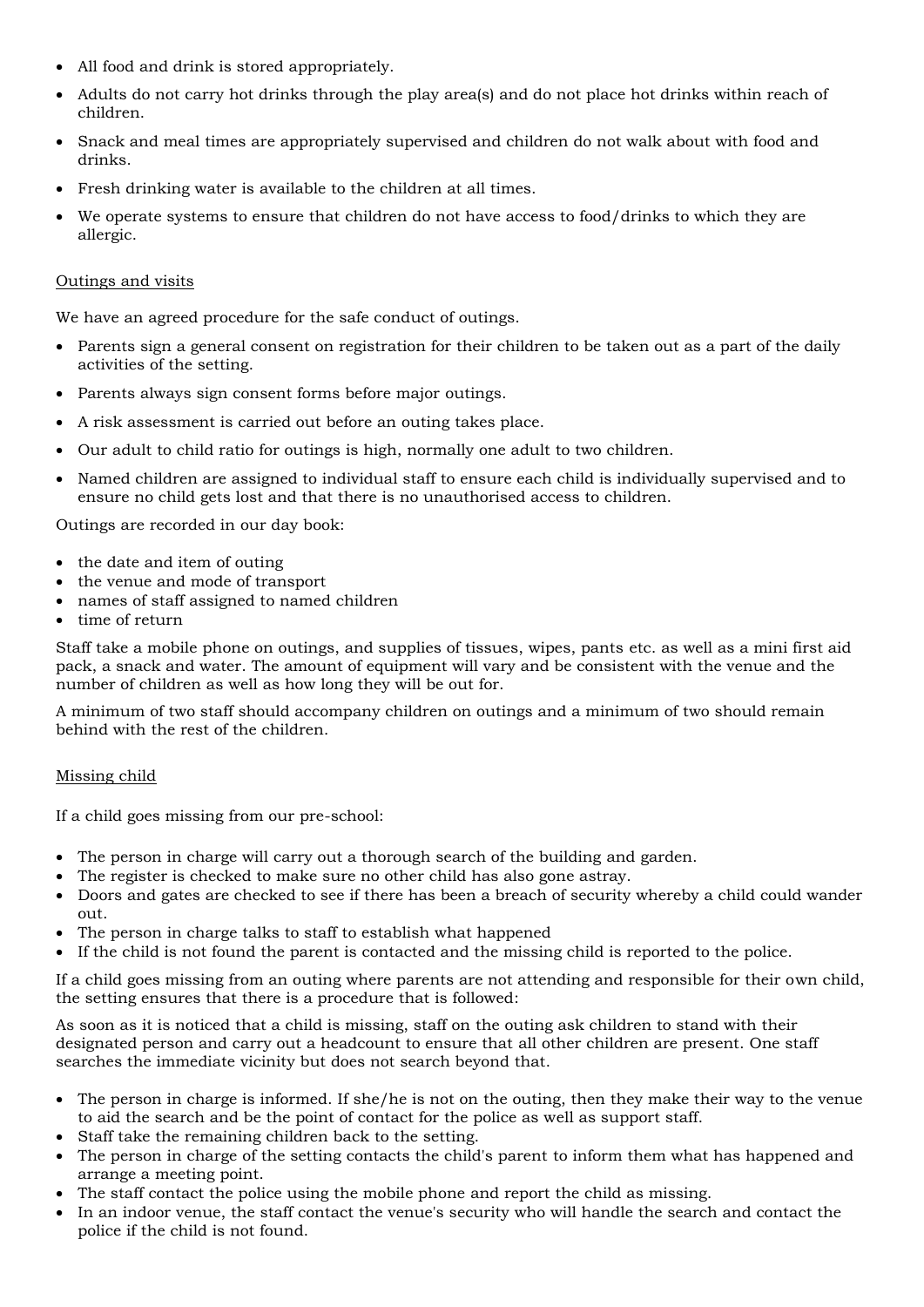# The Investigation

The manager of the setting carries out a full investigation taking written statements from all the staff present at the time, or who were on the outing.

The key person/staff writes an incident report detailing:

- The date and time of the incident.
- What staff/children were in the group/outing.
- When the child was last seen in the group/outing.
- What has taken place in the group/outing since then.
- The time it is estimated that the child went missing.

A conclusion is drawn as to how the breach of security happened.

If the incident warrants a police investigation all staff co-operate fully. In this case, the police will handle all aspects of the investigation, including interviewing staff. Social Services may be involved if it seems likely that there is a child protection issue to address.

The incident is reported under the Reporting of Injuries, Diseases and Dangerous Occurrences (RIDDOR) guidelines and is recorded in the incident book; the local authority Health and Safety officer may want to investigate and will decide if there is a case for prosecution.

OFSTED is informed.

## Animals

We aim to ensure that animals visiting the setting are free from disease, safe to be with children, and do not pose a health risk.

Children must wash their hands after contact with animals.

Outdoor footwear worn to visit farms are cleaned of mud and debris and should not be worn indoors.

# First Aid and Medication

At least one member of staff with current first aid training is on the premises and/or on an outing at any one time. The first aid qualification includes first aid training for infants and young children.

Our first aid kit:

- Complies with the Health and Safety (First Aid) Regulations (1981).
- Is regularly checked by a designated member of staff and re-stocked as necessary.
- Is easily accessible to adults.
- Is kept out of the reach of children.

At the time of admission to the setting, parents' written permission for emergency medical advice or treatment is sought. Parents sign and date their written approval.

Parents sign a consent form as part of their registration document allowing staff to take their child to the nearest Accident and Emergency unit to be examined, treated or admitted as necessary on the understanding that parents have been informed and are on their way to the hospital.

## Our Accident Book

- Is kept safely and accessible.
- All staff and volunteers know where it is kept and how to complete it.
- Is reviewed at least half termly to identify any potential or actual hazards.

Ofsted is notified of any injury requiring treatment by a general practitioner or hospital doctor, or the death of a child or adult.

When there is any injury requiring general practitioner or hospital treatment to a child, parent, volunteer or visitor or where there is a death of a child or adult on the premises, we make a report to the Health and Safety Executive using the form for the Reporting of Injuries, Diseases and Dangerous Occurrences (RIDDOR).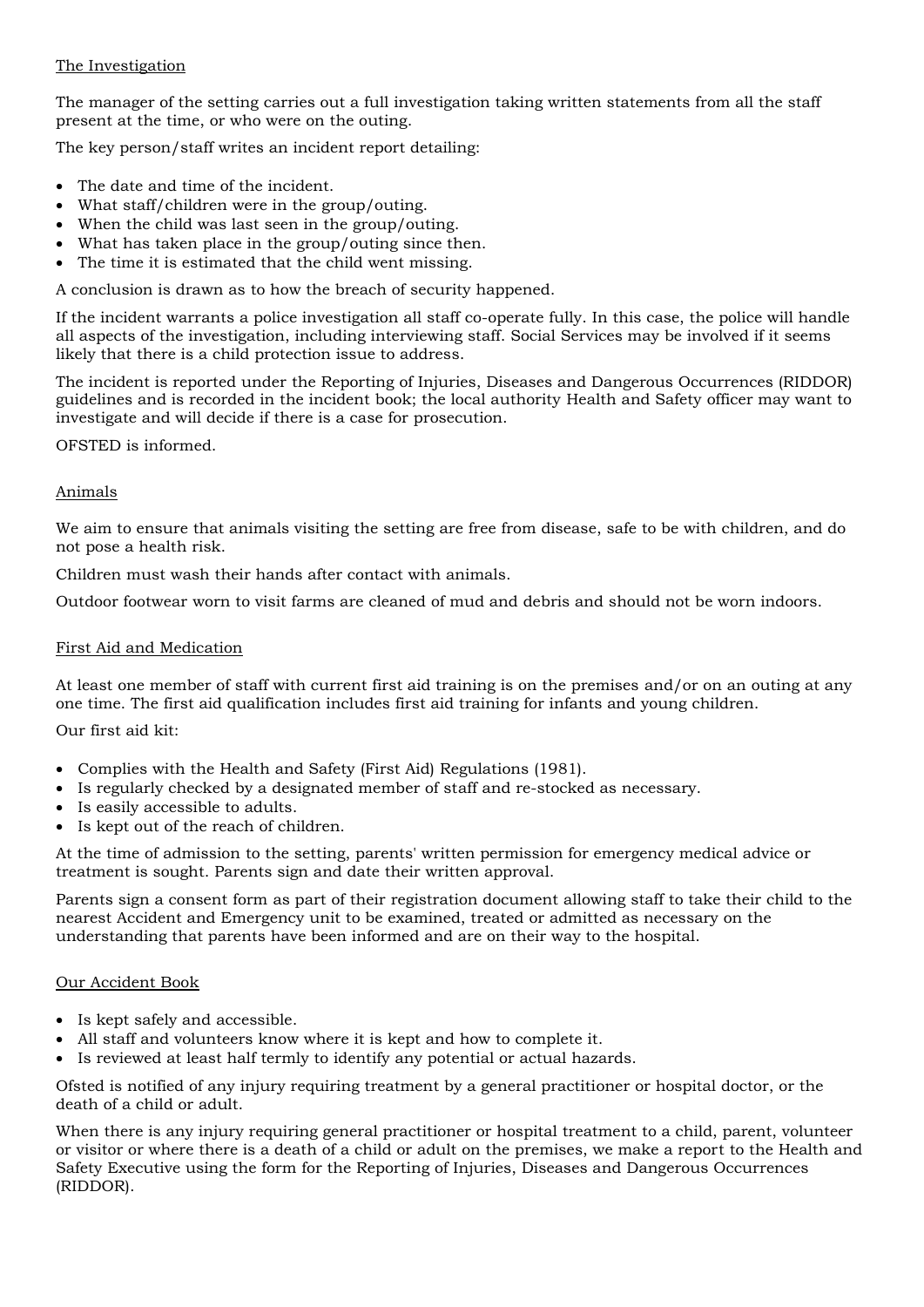## Dealing with Incidents

We meet our legal requirements for the safety of our employees by complying with RIDDOR (the Reporting of Injury, Disease and Dangerous Occurrences Regulations). We report to the Health and Safety Executive:

- Any accident to a member of staff requiring treatment by a general practitioner or hospital.
- Any dangerous occurrences. This may be an event that causes injury or fatalities or an event that does not cause an accident but could have done, such as a gas leak.
- Any dangerous occurrence is recorded in our Incident Book.

# Our Incident Book

We keep an incident book for recording incidents including those that that are reportable to the Health and Safety Executive as above. These incidents include:

- Break in, burglary, theft of personal or the setting's property.
- Fire, flood, gas leak or electrical failure.
- Attack on member of staff or parent on the premises or nearby.
- Any racist incident involving a staff member or family on the centre's premises.
- Death of a child.
- A terrorist attack, or threat of one.

We record the date and time of the incident, nature of the event, who was affected, what was done about it - or if it was reported to the police, and if so a crime number. Any follow up, or insurance claim made, should also be recorded.

In the unlikely event of a terrorist attack we follow the advice of the emergency services with regard to evacuation, medical aid and contacting children's families. Our standard Fire Safety Policy will be followed and staff will take charge of their key children. The incident is recorded when the threat is prevented/ended.

In the unlikely event of a child dying on the premises, for example, through cot death in the case of a baby, or any other means involving an older child, the emergency services are called, and the advice of these services are followed.

The incident book is not for recording issues of concern involving an individual child. This is recorded in the child's own file.

## Administering of Medication

Parents give prior written permission for the administration of medication. This states the name of the child, name/s of parent(s), date the medication starts, the name of the medication and prescribing doctor, the dose and times, or how and when the medication is to be administered.

The administration of medication is recorded accurately each time it is given and is signed by the staff responsible for administering the medication. Parents sign the record book to acknowledge the administration of a medicine.

Children's prescribed drugs are stored in their original containers, are clearly labelled and are inaccessible to the children.

Only prescribed medication may be administered. It must be in-date and prescribed for a current condition.

Children taking prescribed medication must be well enough to attend the setting.

## **Sickness**

Our policy for the exclusion of ill or infectious children is discussed with parents. This includes procedures for contacting parents - or other authorised adults - if a child becomes ill while in the setting.

- We do not provide care for children who are unwell, have a temperature, or sickness and diarrhoea, or who have an infectious disease.
- Parents are notified if there has been a recent infectious disease, such as chicken pox at the setting.
- Children with head lice are not excluded, but must be treated to remedy the condition.